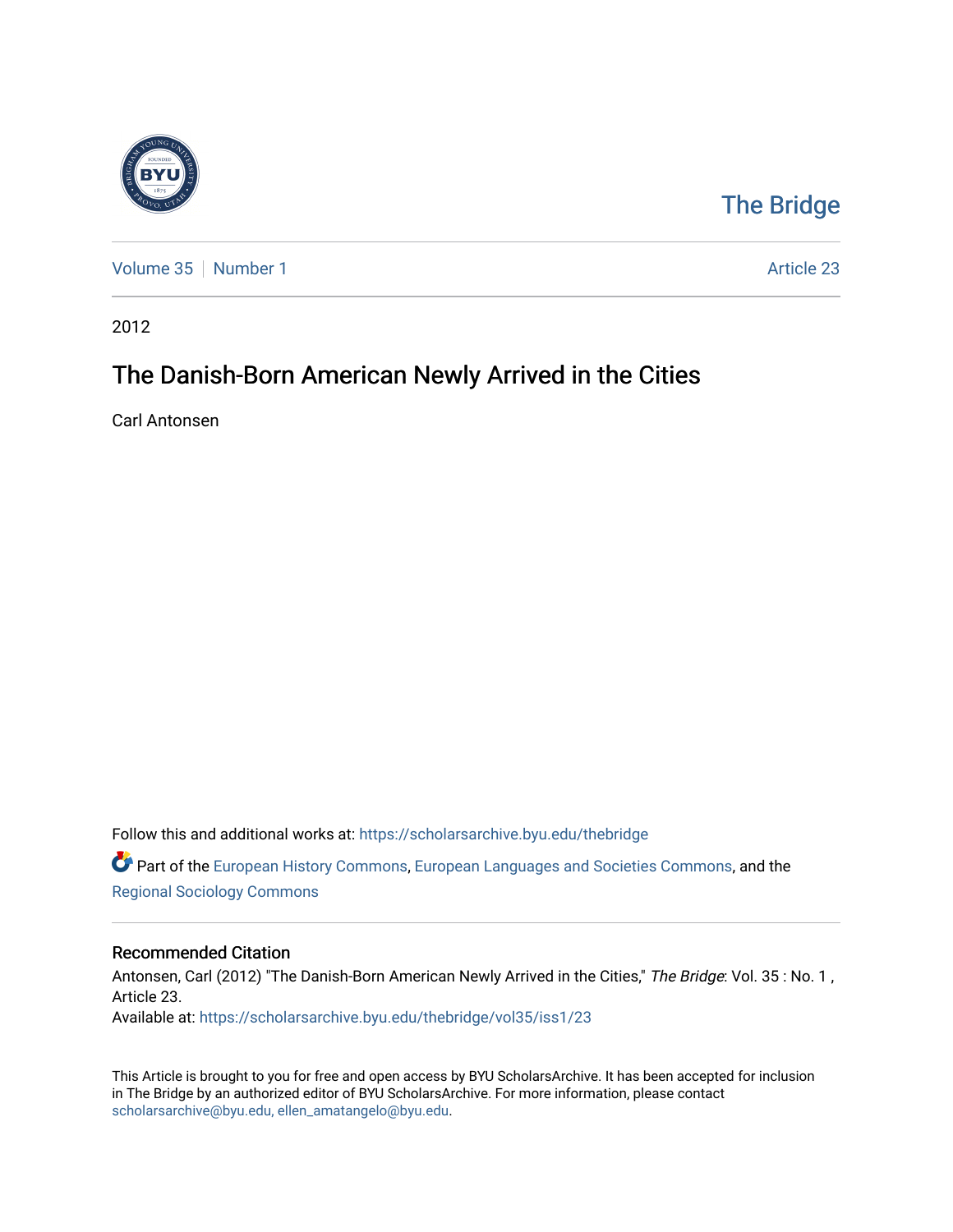## The Danish-Born American Newly Arrived in the Cities by

Carl Antonsen (Translated by Ann Marie Rasmussen)

To begin this little essay, which can only amount to a few scattered remarks because of its place and its general nature, I want to repeat some of what I was able to say in a speech in Aarhus on Danish-American Day on July 4, 1909:

"Speaking as I undoubtedly am on this occasion to those whose longing to travel has been or soon will be focused on America; I cannot emphasize strongly enough that the United States is not a paradise, not the utopia about which C.H. Winther and H.C. Andersen sang. America is the Promised Land only for those who make it that themselves by means of hard, disciplined, and patient work. There are opportunities in America that a Dane will not find at home, but on the other hand there are difficulties that are hard to imagine for those who have not experienced them. America is no land for those whose willpower is weak. For that reason, I cannot caution strongly enough against transplanting young people of weak character from Danish to American soil. Only where there exists a strong desire to leave and a strong will to overcome all obstacles, the will to start from scratch, only then should there be talk about immigration."

Most Danish immigrants are probably from rural areas, and it is perfectly natural and quite reasonable that they should choose to settle again in the countryside. On the other hand, those who come from the cities--the artisan, the office worker, the clerks who work in trade and retail--quite naturally make their way to cities, and especially the big cities. That is where things are happening, where big changes are taking place. At this point the first great obstacle rises up: *language*. It is amazing how many skilled and hardworking young Danes end up in New York without the slightest knowledge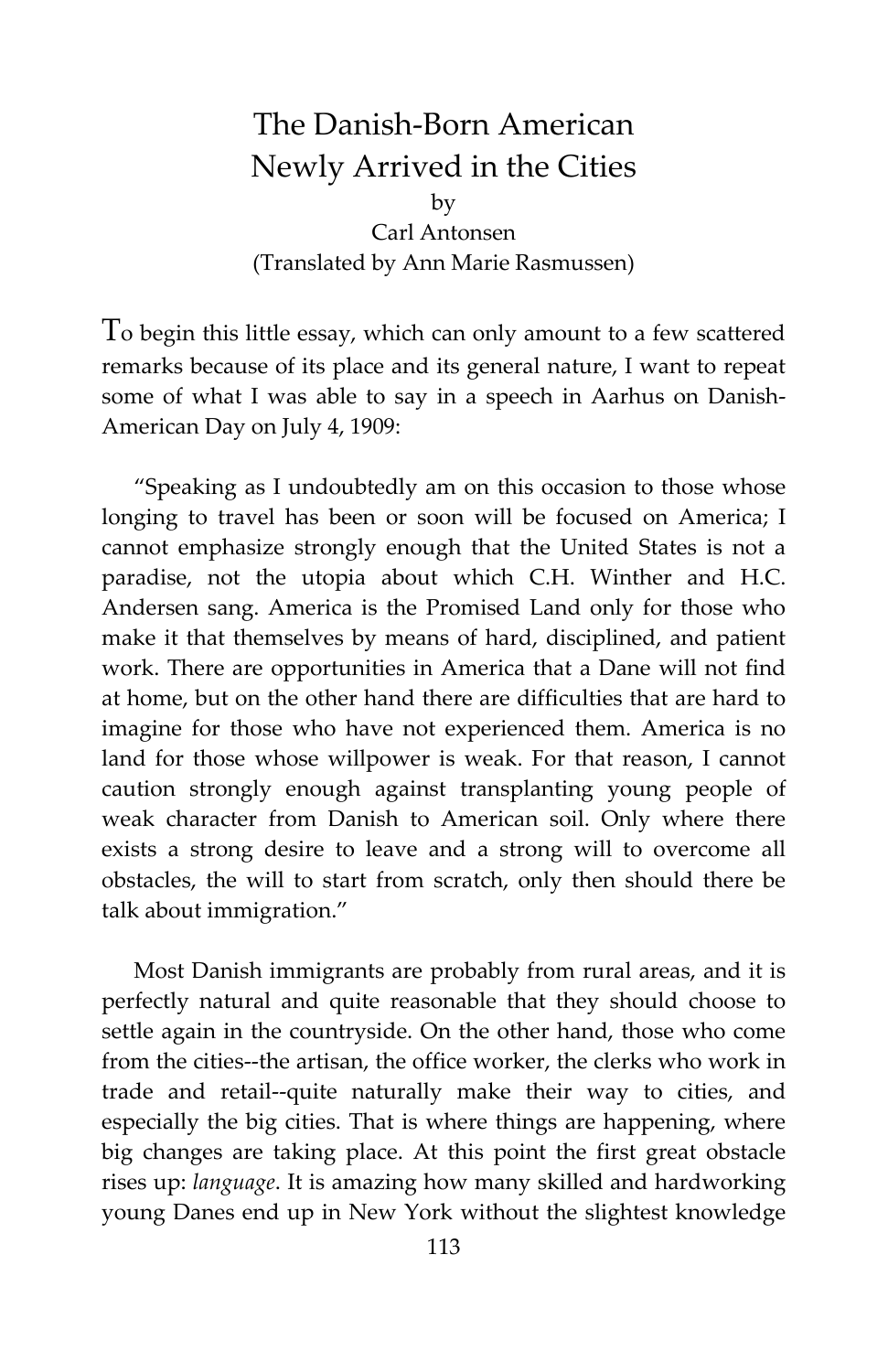of the English language or with such defective knowledge of it that they are virtually helpless. Their only recourse is to turn to their fellow countrymen, whose sensible advice can only be: "Learn the language!" Of course, an artisan can sometimes "get in" with the help of a countryman and begin plying his trade with little or no knowledge of the language. But how could that be possible for an office worker or clerk? For him to give satisfaction in his new job and earn even small wages he must be able to manage the language. If he cannot do this, then his training in his line of work is completely worthless, at least in the short run.

And then he may be told that he should go to a farm, for this will give him the best opportunity to learn the language, and this advice is truly the best he could receive. Not only is there usually demand for men willing to work on farms, because American youth continue to take refuge in the big cities, but also the wages there are usually decent. The newly arrived immigrant generally has a sound and serious view of life and therefore is not inclined to throw away his money or squander it (in any case life on a farm offers very few opportunities for that sort of thing). For him every shining dollar stands for four shining Danish crowns, so he will usually save up a nice nest egg, and by the time he feels he can manage the language, he can leave the farm and return to the city to try his luck. A season or two spent on a farm is not a bad education. The work is hard but the way of life is healthy and humble, and through it the character of many a man has acquired a note of gravity and frugality that has been of the greatest importance for his future existence.

But the leap from office worker or sales clerk in Denmark to farm laborer in the United States is great, and it should not surprise anyone that only a tiny fraction of immigrants have the courage to make this leap. Usually the newly arrived immigrant is more willing to lend his ear to those voices advising him to accept any kind of job at all in the big cities until he can find employment in his line of work. But the misfortune in this case is that he often becomes involved in things that are difficult to get out of again. He does a job and works under circumstances from which he can learn nothing and he does not attain the knowledge that is the most important for him: the language. Things that were supposed to be temporary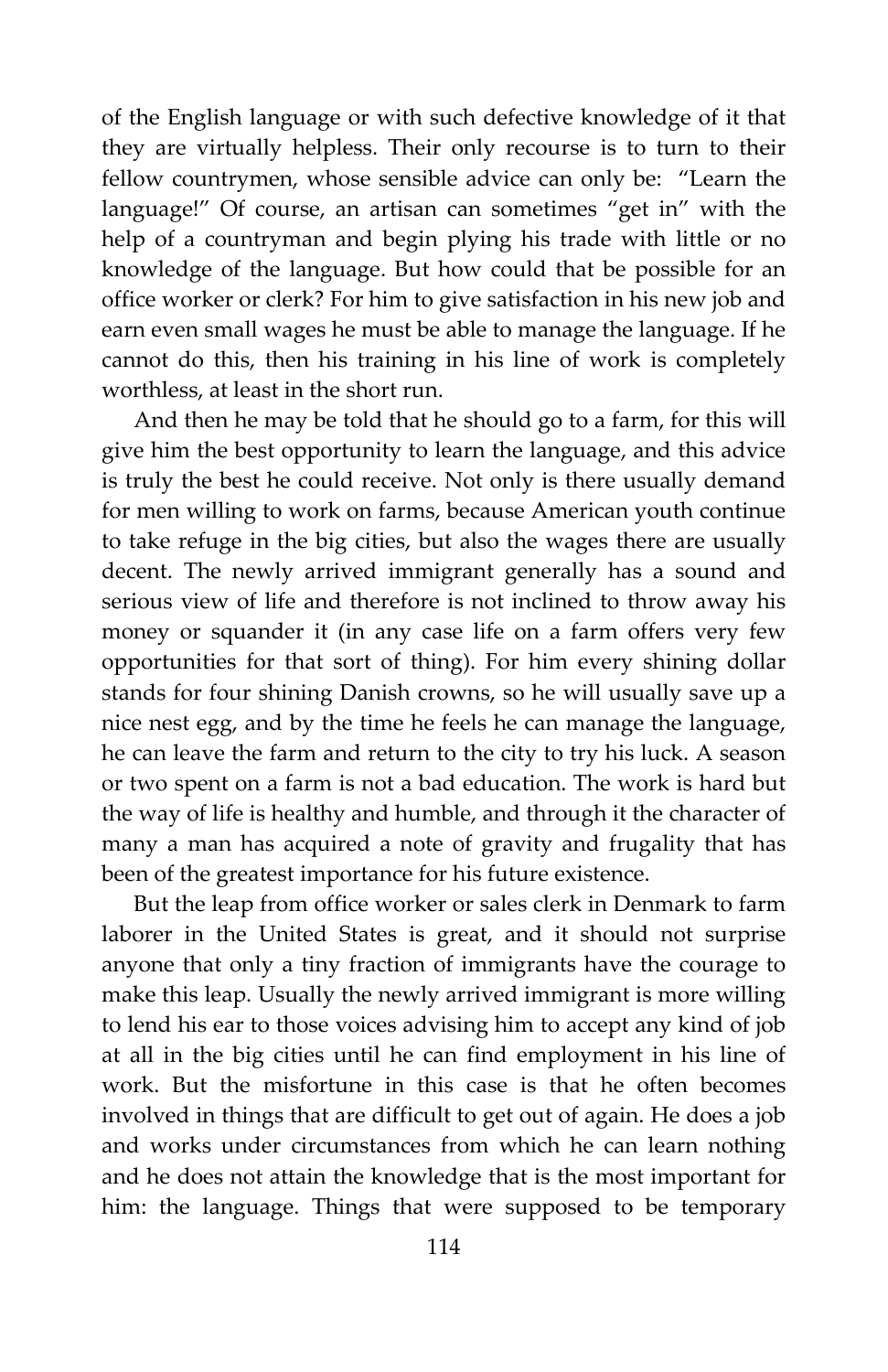easily become permanent. He meets and works with people who have foundered and given up. Under such circumstances it is difficult to maintain one's energy, courage, and enterprising spirit.

This is especially true of those who work as casual farm labor, those who do janitorial work in Danish "saloons," those who work as "bartenders" (that is to say those who serve drinks), those who wait tables in Danish places, and the like. Many of our so-called "better" Danes, for example those with a college education, junior officers, the sons of civil servants, and other "sons of good families," have cultivated the 'noble' profession of waiting tables and unfortunately many never moved beyond it. I do not mean to imply that there is anything demeaning about these occupations--indeed no honest work in America is demeaning--just as there is nothing dishonorable about those whose craft this is or those who have worked their way up to self-employment through such occupations. I am speaking only of those who started out in what they thought was a purely temporary line of work in order to make a living while learning the language and who over time lost sight of their original goal.

This is also true of the newly arrived immigrant who takes work in a factory as an unskilled laborer in order to remain in the big city that is dear to him, believing he will quickly learn the language. He will be so intensely busy with the work assigned to him that he will have little or no opportunity to converse with his co-workers, many of whomever, by the way, are "in the same boat" as him. Soon he will discover that if he does not wish to attend evening school (luckily these offer easy admission to non-native speakers) and dedicate himself to studying hard in his free time, he won't make it. Instead, he will become one of the many who never escape the eternal treadmill.

I have presented these remarks so emphatically and seriously because the way one enters into or begins life in a new society often determines the entire course of one's existence.

Once the newly arrived immigrant has made it far enough to manage in the new language, a hundred doors open for him. There is room in America's cities for skilled men who *can* work and *are willing* to do so. The huge amount of manpower that is absorbed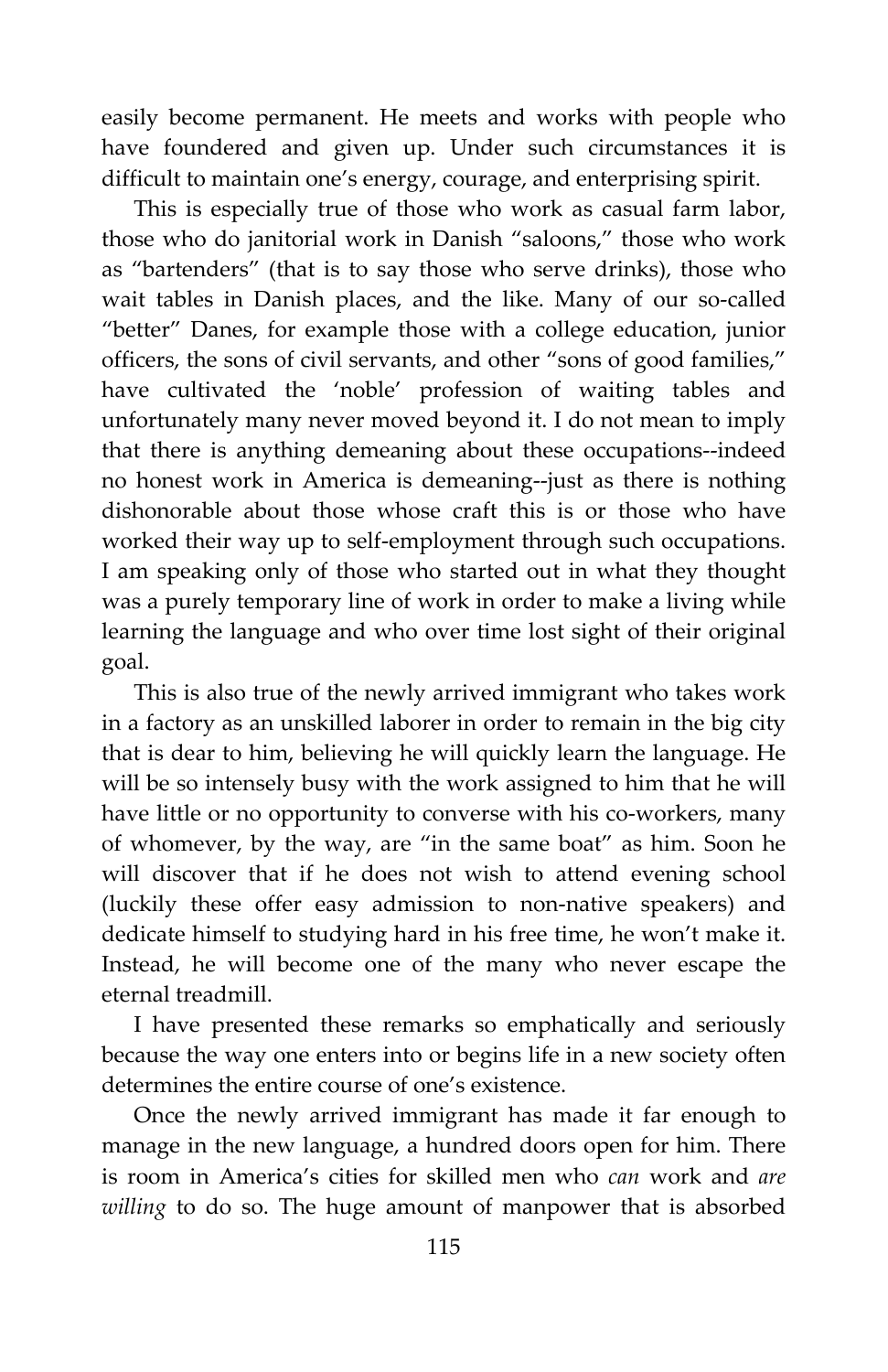year after year in mysterious ways, and that would ruin any other country, is evidence supporting this claim. Each man who desires it *will* find his vocation and as the years pass, happiness and satisfaction increase, as a rule, because of the successes achieved.

Naturally it cannot be said that everyone can start right away in exactly the line of work he desires or in his original line of work. In very many cases the chief accountant or head clerk at home started out as an office "boy" or as a messenger; indeed his first job at the firm in question may well have been window washer! Many a shop assistant whose specialty was women's lingerie and who now may well be one of the firm's upper management, was happy when he long ago got his foot in the door and started at the bottom, packing saucepans or selling tin soldiers. As I said before, it is wonderful in our great and mighty America that no honest work is considered demeaning or dishonorable. The rule is that those who hold the highest positions started *at the absolute bottom*. Not only do they therefore know every single detail of the business, but they also know well every single person's job as a link in the chain, and they have the huge advantage of knowing the working conditions of each of their employees. They themselves have been "through the mill." They themselves have performed the work that Jack and Harry now do. They themselves have lived on the wages Jack and Harry now receive. Let us set aside that their standards are exacting and that they are demanding. The positions they currently hold prove that they lived up to the demands they faced. They know from experience what can be accomplished and what should be accomplished and they are far more capable of acting fairly than a mere theoretician who has not started on the bottom rung of the ladder.

Because no work is dishonorable the first steps to supporting oneself are much easier to take in America than at home, where people are more concerned with "their dignity." Here, it is not uncommon that a man in a tight place takes on any kind of work to survive. The only thing that is considered shameful is if a man would rather idle about, unemployed, in the city square than undertake work that lies outside of his skills and training when at the moment these have nothing to offer him. No one has any use for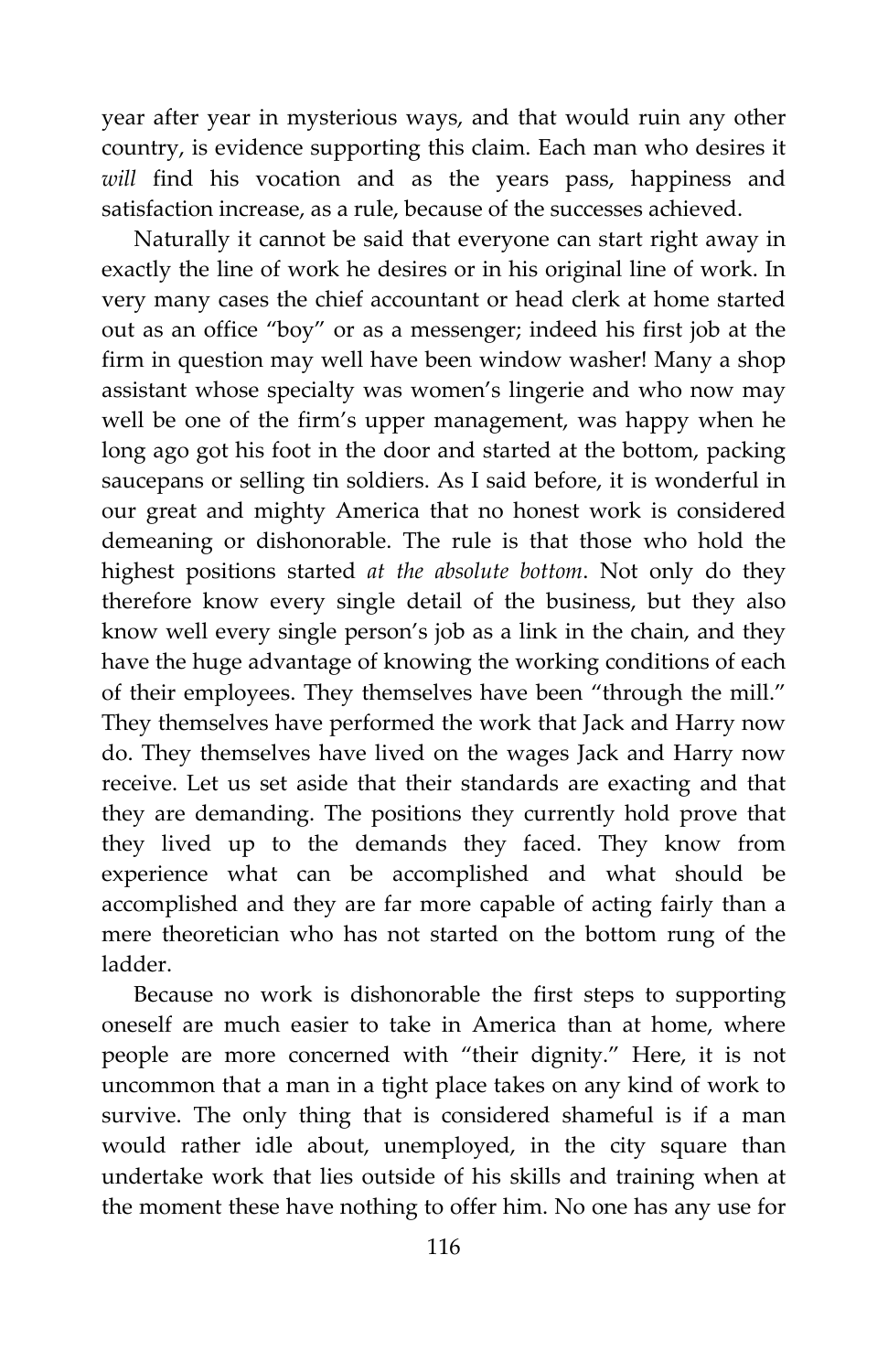idlers. Does a man's dignity suffer if he takes a job outside of the line of work he has learned? Far from it! Rather, he rises in the esteem of his fellows. The fact that he "gets going" proves that he has *backbone*, the most important quality for a man who does not want to drown in the big city. The lawyer's principal clerk, who for the moment is without a job, is not embarrassed to work as a coachman. Neither he nor his wife is shunned by society because of this. None of their old friends look away when they meet because *his* coat is more worn than it used to be or because *her* hat and cape are not the latest fashion. If the opportunity arises, well, then this man will become a lawyer's principal clerk again, if he hasn't discovered in the meantime that he possesses special talents as a painter and can "make more money" doing that. Then he will leap without blinking to the occupation of painter. Surely it is obvious that a person nurtured on these ideas since childhood *cannot* be destroyed but rather is confident that he can take care of himself if he is in a tight spot. Work is ennobling, that is his motto!

We have all known people who did not find their place in life, but we are so prejudiced that at home in Denmark not one out of a thousand adult men would even consider giving up his line of work in order to try something else. Yet this is an everyday occurrence in America, and I am personally convinced that it is an important factor in the happiness of many people.

If an office worker or a dry goods shop assistant lands in America and immediately finds a job in a bank or in a dry goods store, well, he sees himself as a lucky guy, and as a rule his friends will agree with him.

At first such a circumstance does seem to be fortunate and to offer security for the future, but I am not sure that this is really the case. Too much luck in the beginning is not healthy—impediments and struggle *build character—*and the tougher the problems in the first year or two, the more opportunity the young man will have to show what he is made of. Experience is the best teacher! Developing willpower, energy, and the ability thus acquired to overcome all obstacles during those first hard years is an experience that will pay interest a thousand times over in the years to come. That is why almost all of our most important and successful men tell stories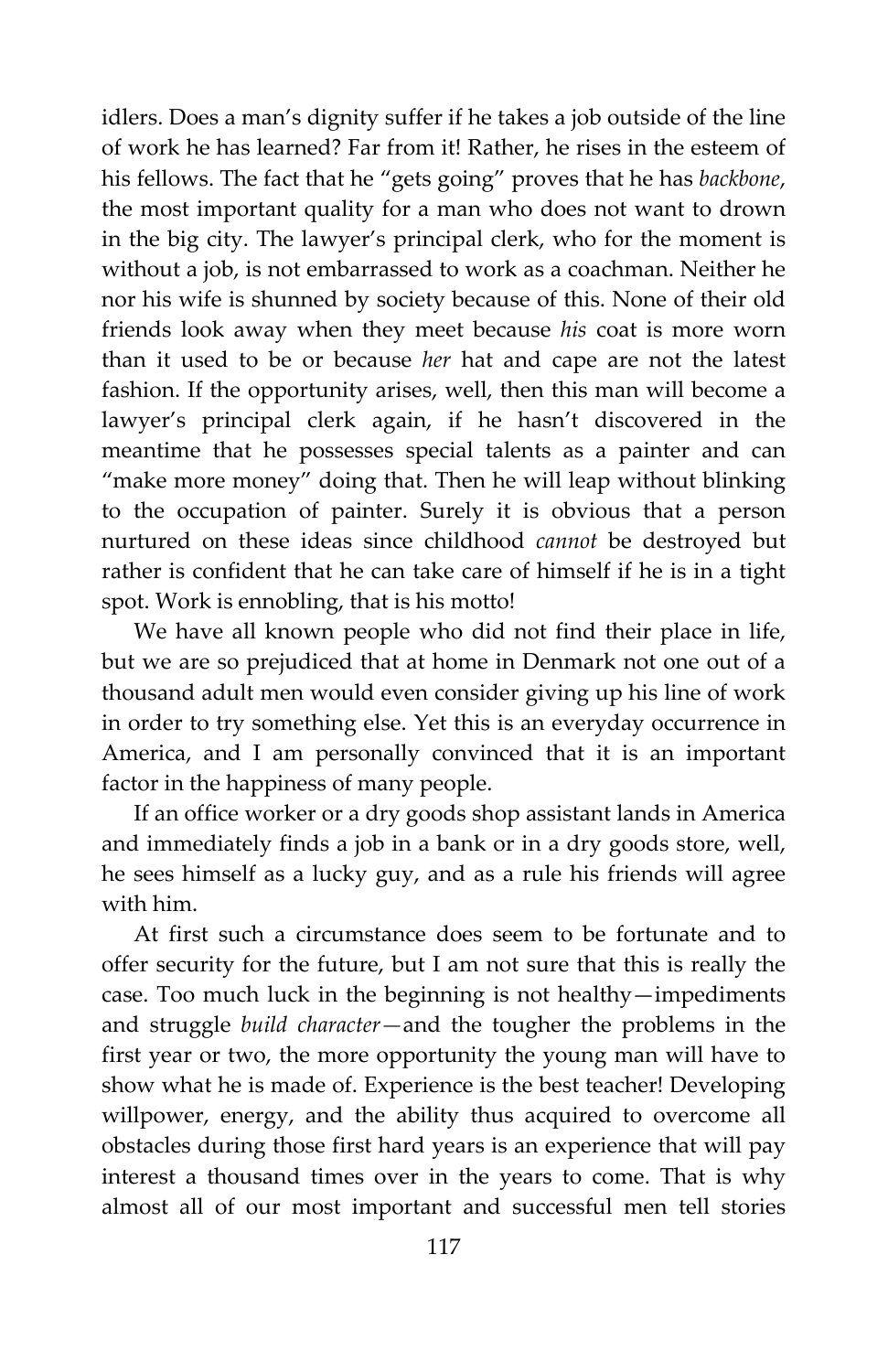about their first, hard years and straitened circumstances. They love to linger over these old, often bitter memories, not out of pride or out of stupid arrogance over having come so far, but in grateful understanding that precisely these struggles, these difficult years, were necessary to develop the qualities that lay within them and therefore were necessary for them to attain what they have achieved. Who knows if they would have arrived in port so well if they had only known smooth sailing?

It is certain the first years of struggle teach the newly arrived immigrant one thing: the ability to understand the value of money! Standing alone in a foreign country without a penny to one's name and without the vaguest notion from whence the next penny will come is a practical, if not particularly pleasant way of having that lesson knocked into one, and it is much harder to forget then the lessons one reads in books. In reality, the secret of the success achieved in the United States by the majority of our decent and cheerful countrymen is simple: they have learned *thrift*. Though I may risk being accused of philosophizing or of poaching in the preserves of our economists, still it must be said that what really matters is not what a man *earns* but what he *saves*. The man who earns ten dollars and spends eleven will quickly go to the dogs, whereas the man who earns five and saves one is slowly, but surely, advancing towards prosperity. This is so crystal clear that it might seem ludicrous to even mention it, but it is no secret that our young Danes who come from the cities, especially from the big cities, cannot count a tendency towards thrift among their otherwise excellent qualities. Living in Denmark is delightful but all the happy times, the sociability, the hundreds of places to entertain oneself, the thousands of cafes brimming with song and music provide so many temptations and so one's wallet grows lighter and lighter. When payday arrives the cash box is nearly empty; perhaps small amounts have been borrowed here and there. I once knew a carpenter journeyman who regularly, every Saturday night, redeemed his Sunday clothes from the pawn shop and caroused the entire day, and then proceeded just as regularly to pawn his Sunday clothes again on Monday in order to be able to "vegetate" for the rest of the week. A first lieutenant I knew never had a penny on the 4th or the